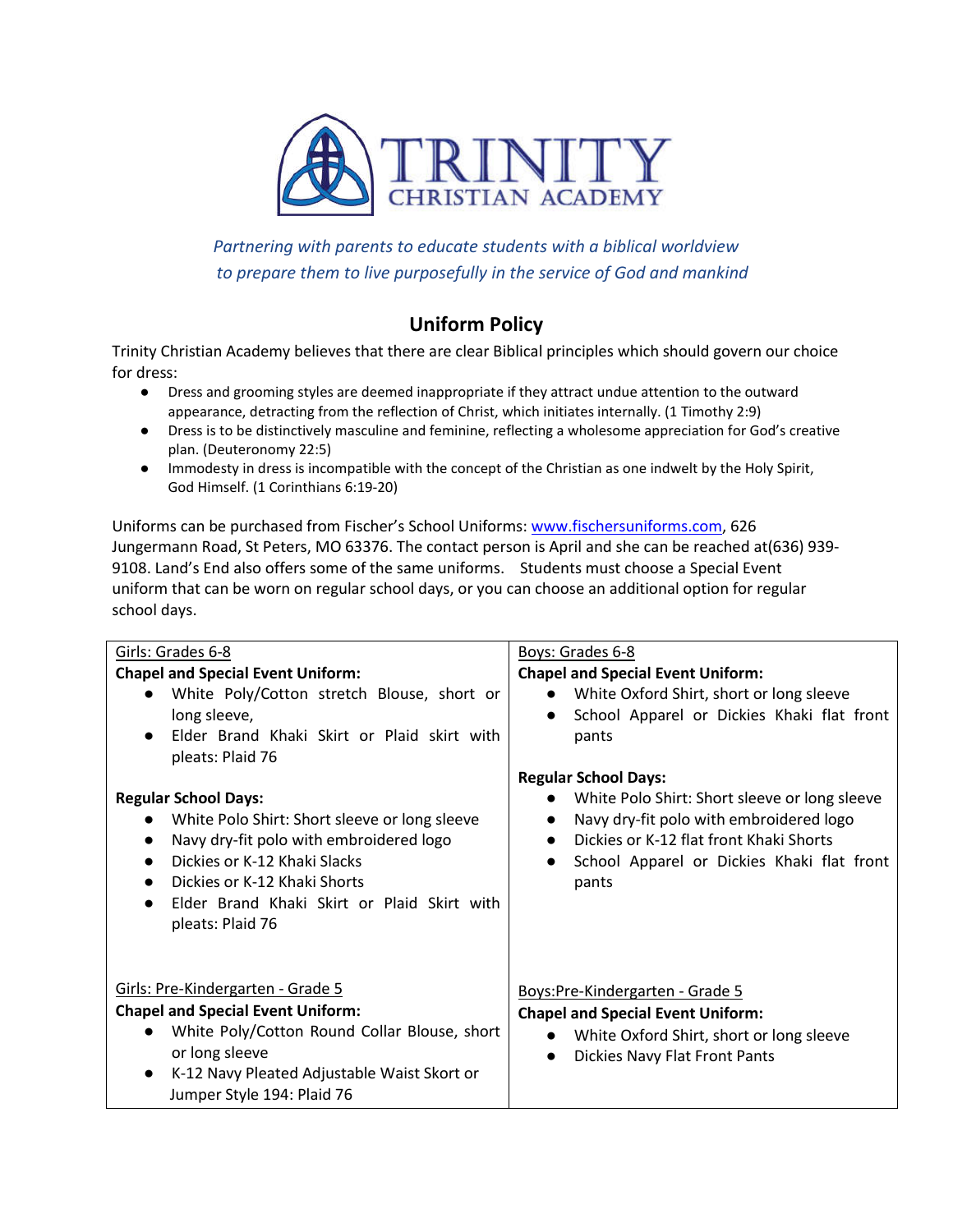| Grade 4-5 option: Plaid skirt with pleats: Plaid<br>76<br><b>Regular School Days:</b><br>Chapel uniform may be worn. If the jumper is<br>worn, the white Round Collar Blouse should be<br>worn with it. (No Polo Shirt and Jumper<br>combination.) The Polo Shirt may be worn with | <b>Regular School Days:</b><br>White or (light blue K-12 or Elder) Polo Shirt,<br>short sleeve or long sleeve. If you choose light<br>blue, it has to be K-12 or Elder brand<br>Dickies Navy Flat Front Shorts |
|------------------------------------------------------------------------------------------------------------------------------------------------------------------------------------------------------------------------------------------------------------------------------------|----------------------------------------------------------------------------------------------------------------------------------------------------------------------------------------------------------------|
| the skort or skirt on regular school days, but<br>the round collared blouse must be worn for                                                                                                                                                                                       | School Apparel Flat Front Pant                                                                                                                                                                                 |
| Special Events.                                                                                                                                                                                                                                                                    | Pre-K/Kindergarten (optional):                                                                                                                                                                                 |
| White or (light blue K-12 or Elder) Polo Shirt:<br>$\bullet$<br>Short sleeve or long sleeve If you choose light blue,<br>it has to be K-12 or Elder brand<br>Dickies Navy Slacks<br><b>Dickies Navy Shorts</b>                                                                     | K-12 Pull-on Navy Pants or shorts (flat front)                                                                                                                                                                 |
| Pre-K/Kindergarten (optional):                                                                                                                                                                                                                                                     |                                                                                                                                                                                                                |
| K-12 Pull-on Navy Pants or shorts (flat front)                                                                                                                                                                                                                                     |                                                                                                                                                                                                                |

Girls and Boys:

- Sweaters: Navy V-neck pullover or vest or navy sweatshirt may be worn in class. Coats and jackets are not permitted in class.
- White ankle-length or no-show socks
- Navy or white tights for girls in Pre-Kindergarten Grade 5.
- White or Khaki tights for girls in Grade 6-8
- Predominantly black, brown, dark grey or white "dressy" canvas or tennis shoes with no neon or brightly colored accents or lights. No boots or sandals may be worn.
- Shirts should be tucked in at all times.
- Hair bows or headbands should be small, white or navy (for girls).
- If the uniform has belt loops, a belt should be worn from Grade 1 and up. The belt should be black or brown, braided or smooth leather.
- No jewelry, except a small stud in each ear (for girls), or small watch may be worn (for girls and boys).
- Girls shorts and skirts should come to the top of the knee or below.
- Girls wearing jumpers should wear white or navy modesty shorts.
- In case of bathroom accidents, students in Pre-Kindergarten Grade 2 should keep a change of underwear and shorts or pants in a ziplock bag in their backpack.